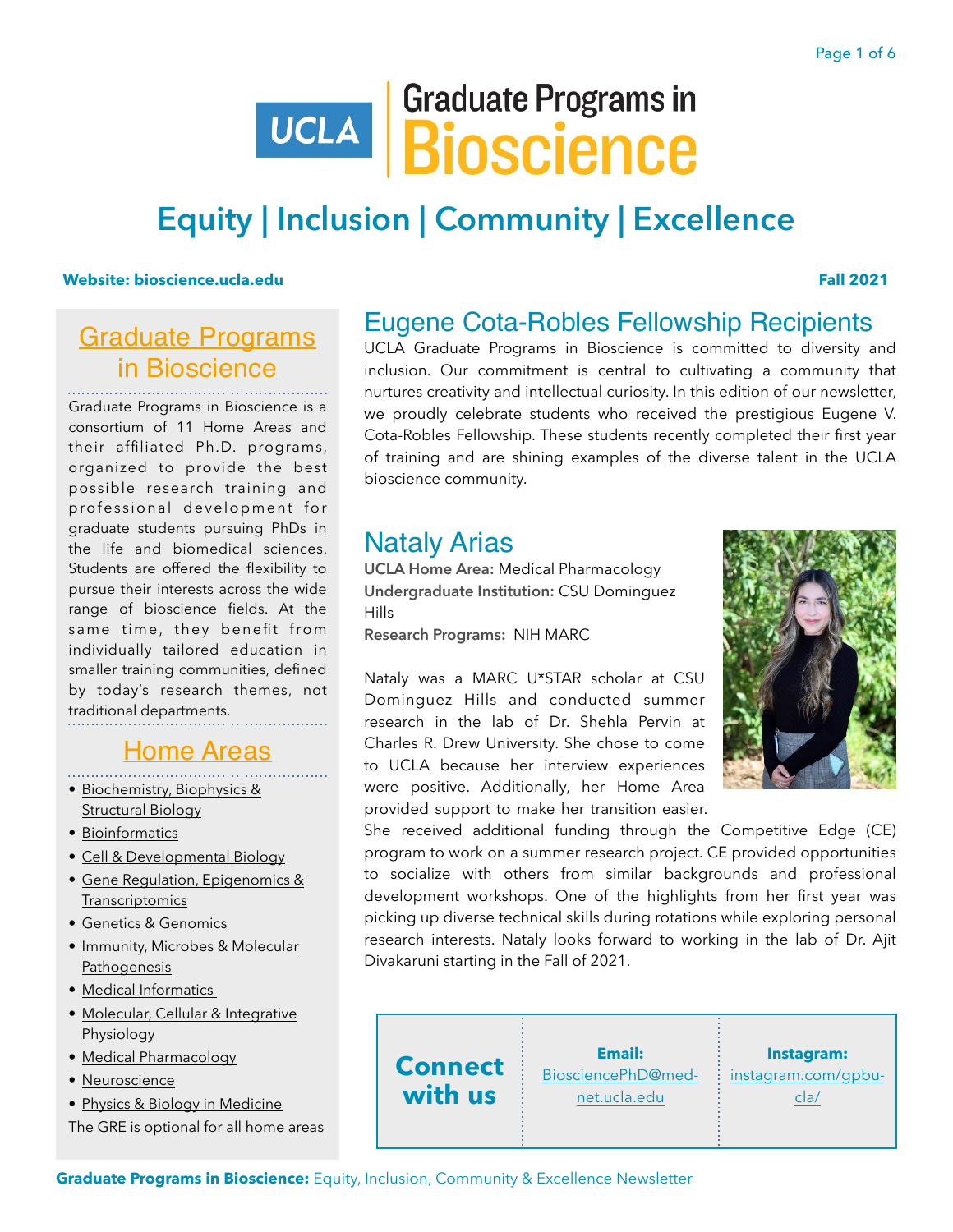# Ricardo Frausto

**UCLA Home Area:** Molecular, Cellular and Integrative Physiology (MCIP) **Undergraduate Institution:** Point Loma University **Research Programs:** PLNU Summer Research Program

UCLA has been Ricardo's professional community since 2011 where he worked in Dr. Anthony Aldave's lab at the Stein Eye Institute

and had the good fortune to make significant and meaningful contributions to cornea biology. "This was made possible, in large part, because of the collaborative research environment that is a hallmark of what makes UCLA a great research and academic institution." Ricardo credits being involved in SACNAS (Society for the Advancement of Chicanos/as, Native Americans in Sciences) for his success, "SACNAS is a community of individuals focused on advancing/promoting/supporting students from minoritized communities within STEM." The MCIP Ph.D. program helped Ricardo establish connections with upperclassmen and faculty. In the Fall, Ricardo will work in the lab of Dr. Elissa Hallem on a project titled, "Molecular and Neural Basis of Carbon Dioxide Sensing in C. elegans".

# Elaine Huang

**UCLA Home Area:** Bioinformatics **Undergraduate Institution:** Lafayette College **Research Programs:** Bruins-In-Genomics SURP

Elaine was a member of UCLA's BIG (Bruins in Genomics) Summer research program in 2018 and worked in the lab of Dr. Grace Xiao (her current thesis adviser) on identifying the intracellular sources of extracellular microRNAs. 'BIG Summer' was a pivotal experience for her because it cemented her certainty in her pas-

sion for bioinformatics and allowed her to receive the mentorship necessary to gain computational research skills that she lacked as a Neuroscience/Philosophy undergraduate major. Elaine decided to come to UCLA for graduate school because of the supportive and collaborative research environment. She was also motivated to continue the projects she was introduced to in Dr. Xiao's lab, including studying the dysregulation of RNA editing in Alzheimer's disease. As a first-year graduate student restricted to online classes, she established friendships with members of her cohort virtually and through outdoor activities and hopes to continue to foster community in the upcoming 2021-2022 academic year.

## Page 2 of 6

Director for Recruitment & Inclusion



# [Dr. Diana Azurdia](https://www.linkedin.com/in/dazurdia/)

Diana (she/her/ella) leads UCLA's effort to enhance diversity in the biomedical graduate student population. She earned her PhD in Molecular Biology & Biochemistry from UCLA and she graduated with a BS in Biochemistry from CSU Los Angeles. Diana is a first-generation Guatemalan-American and the first in her family to attend college. She credits much of her success to the influence of her mentors, who have shaped her focus on the propagation of effective mentoring of underrepresented students in STEM.

Email: [dazurdia@mednet.ucla.edu](mailto:dazurdia@mednet.ucla.edu) 

# Fall 2021 Enrollment Facts

| Total enrollment76                     |
|----------------------------------------|
| California residents40                 |
| Out-of-State students23                |
| International students13               |
| From underrepresented<br>backgrounds26 |

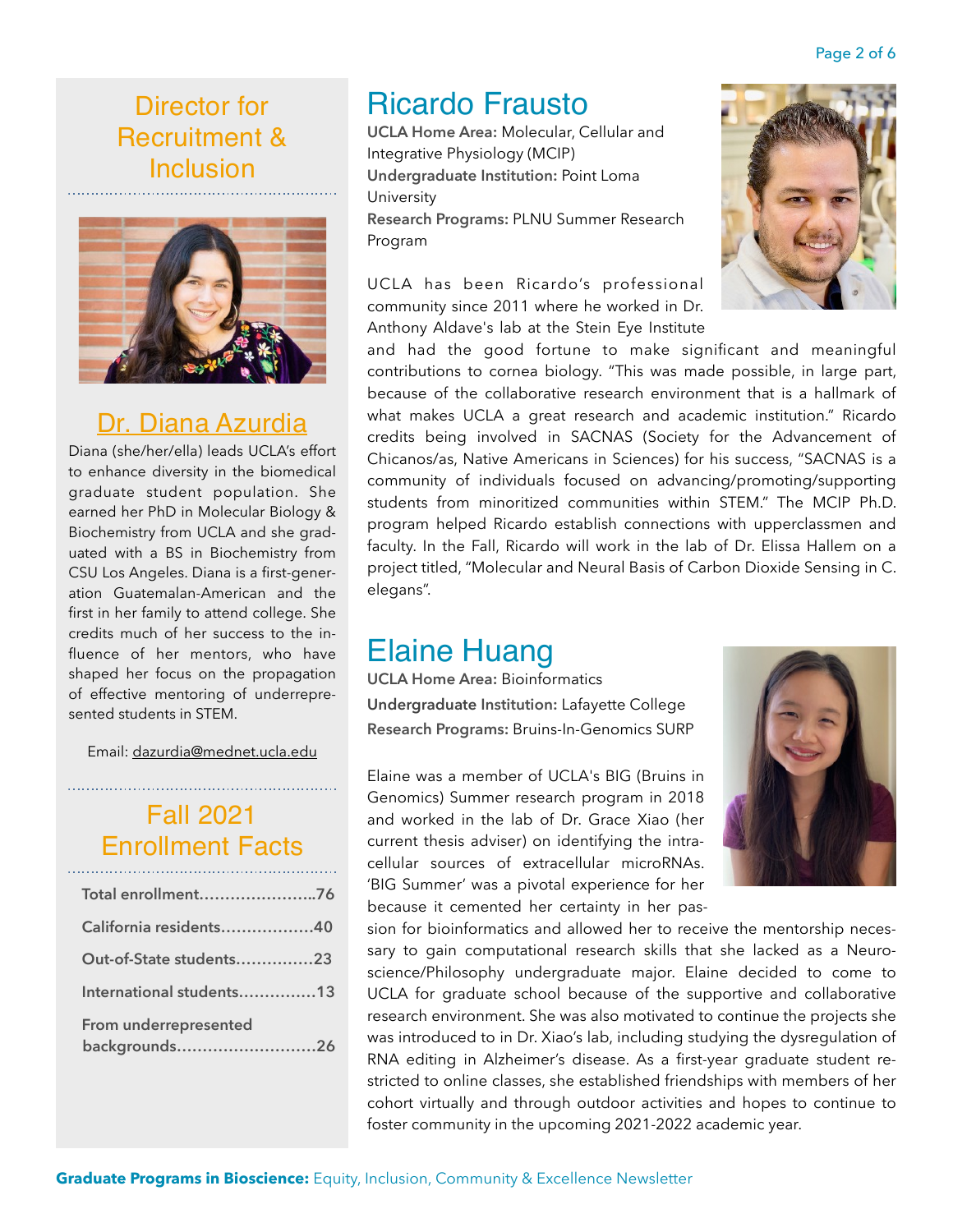

# Juan "Alex" Leal

**UCLA Home Area:** Physics Biology & Medicine (PBM) **Master's Institution**: CSU Los Angeles

**Undergraduate Institution:** UC Davis **Research Program**: McNair's Scholar, MBRS Rise

Alex conducted research at Cal State LA as an MBRS-RISE MS-to-PhD Fellow. Alex credits the MBRS-RISE program with instilling confidence in him to continue his graduate studies. Alex chose to attend UCLA because of the environment fostered by the PBM Program and the Graduate Programs in Bioscience. Alex firmly believes UCLA doesn't just state it cares about inclusion and diversity, but demonstrates commitment through programs like Competitive Edge, and student organizations like SACNAS, AMEBA (Association for Multi-Ethnic Bioscientists' Advancement), and GPB IBLAQ (Graduate Programs in Bioscience Indigenous, Black, Latinx, Asian, and Queer Alliance). In the Fall, Alex will work in the labs of Drs. Michael van Dam and Arion Chatziioannou on a dissertation project titled, "Development of Beta Activated Cell Sorting System for Single-Cell Metabolism Studies."



## Breona Leonard

**UCLA Home Area:** Physics Biology & Medicine (PBM) **Undergraduate Institution:** Louisiana State

University (LSU) **Research Programs:** McNair's Scholars

Breona received her B.S. in Physics at LSU and worked in the lab of Dr. Isiah Warner in the Chemistry Department. She chose to come to

UCLA for the academic rigor, variety of research tracks, and research resources. Breona noted that some of the most important resources thus far have been CAPS (UCLA Counseling and Psychological Services), and the rapport she's built with her Home Area Director (Dr. Mike McNitt-Gray). Breona is looking forward to diving into research that she loves during the upcoming year. She is leaning towards a nuclear medicine and molecular imaging focus. Furthermore, Breona aspires to educate students in science and create opportunities for underrepresented students in STEM after graduation.

## Bioscience PhD Facts

#### **Research Excellence**

UCLA is among the nation's top recipients of research funding (over \$1.4 Billion awarded in 2019-2020).

#### **Opportunity**

Over 400 members of the basic science and clinical faculty are potential mentors to students in the program.

#### **Flexibility**

Students can rotate with any Bioscience faculty member, provided one rotation is in their Home Area, and they can change Home Areas if evolving research interests dictate.

#### **Support**

All PhD students receive full financial support during the course of their study, including a living allowance (\$35,000 in 2021-2022), all tuition and fees, and student health insurance. 

# Training Opportunities

### [Grad School Hacks](https://bioscience.ucla.edu/grad-school-hacks)

Workshops provide students with strategies for effectively integrating into PhD programs and labs, as well as a space for sharing experiences with peers and building community.

#### ["Get Connected" Quarterly](https://bioscience.ucla.edu/get-connected)

A curated list of events that enrich the graduate student experience through career & professional development.

#### [Entering Mentoring Program](https://bioscience.ucla.edu/ucla-entering-mentoring-training-program/)

Mentorship, leadership, and diversity sensitivity training for graduate students and post-doctoral trainees.

#### [Scientific Excellence Through](http://www.sacnasatucla.com/seds-series.html)  **[Diversity](http://www.sacnasatucla.com/seds-series.html)**

A student-organized seminar series that brings outside scientists and UCLA diversity associations together to celebrate the value of diversity in scientific enterprises.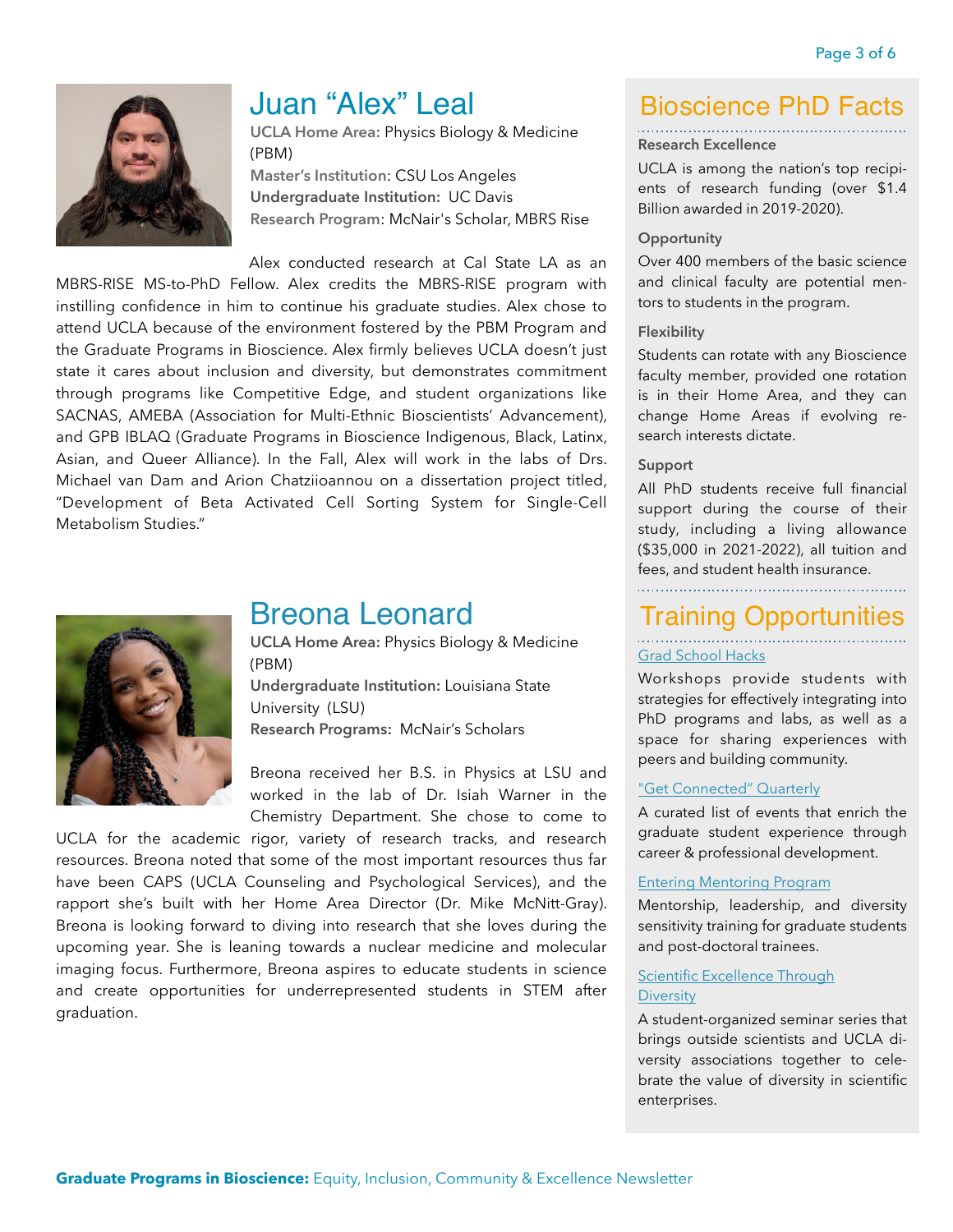# Our commitment to dismantling inequity in our PhD programs

Our society has witnessed too many instances of injustices in conjunction with the disproportionate impact of COVID-19 on Black, Latinx, and Native communities. We recognize and acknowledge that these events are rooted in centuries of systemic and structural racism. We want to reaffirm our commitment to examine and advance our own practices targeted at dismantling racial inequalities in our graduate program.

Graduate Programs in Bioscience (GPB) commits to evolving and implementing culturally aware mentor training, unconscious bias training, restorative justice programming and practices, and to examining our own student outcomes data to uncover where inequities continue to exist.

# **IBLAQ Alliance**

In order to foster community in the virtual space, we have organized a community of Indigenous/ Black/ Latinx/ Asian/ Queer (IBLAQ) graduate students, postdocs, faculty, and allies into a STEM campus-wide Alliance. We organize virtual social gatherings during the academic year as a way to foster a sense of belonging and provide a respite from lab and academic work.

The principal aim of the IBLAQ Alliance is to provide a safe space for underrepresented and marginalized communities in the Biosciences and across STEM at UCLA.

# Christopher Luthers

**UCLA Home Area:** Immunity, Microbes & Molecular Pathogenesis (IMMP)

**Undergraduate Institution:** University of Maryland **Research Programs:** NSF REU

As an undergraduate summer researcher, Christopher worked in the lab of Dr. Iswar Hariharan at UC Berkeley. This was Chris' first entrance into molecular genetics, which was helpful in discovering the path he would follow into graduate school. Christopher' chose to come to UCLA because his initial



interactions with faculty and students left an impression that there was a deep emphasis on work-life balance in conjunction with great research. He enjoyed being able to rotate in different labs during his first year as a graduate student, in order to get a sense of the different types of research occurring within his field of interest (immunology). Christopher is looking forward to getting more involved in the student organizations within GPB as well as the greater UCLA graduate community. Finally, Christopher will continue his work in the Kohn lab on a project titled, "Site-Specific Correction of BTK Mutations to Cure XLA."

# Jocelyn Rodriguez

**UCLA Home Area:** Cell and Developmental Biology (CDB)

**Undergraduate Institution:** CSU Los Angeles **Master's Institution:** UC Riverside **Research Programs:** NIH MARC, NIH Bridge to the Doctorate

Jocelyn completed her Master's at CSULA under Dr. Nathan Lanning's mentorship, where she studied the regulation of the AMPK signaling pathway. As an undergraduate, Jocelyn was part of the MARC

Program at UC Riverside where she studied copper compounds as a therapeutic for glioblastoma. She was glad to be a part of the Competitive Edge Program during her first year at UCLA because it was a seamless transition into grad school and it allowed her to do in-person research over the summer. Some of the highlights of Jocelyn's first year were receiving the Cota V. Robles fellowship, passing her written qualifying exam, making new friends, and picking a dissertation lab. In the fall, Jocelyn will be working in the lab of Dr. David Shackelford on a project titled "Investigating HSP90 inhibition as a therapeutic target for lung squamous cell carcinomas (LUSC)", and will serve as a 2021-2022 SACNAS at UCLA board member.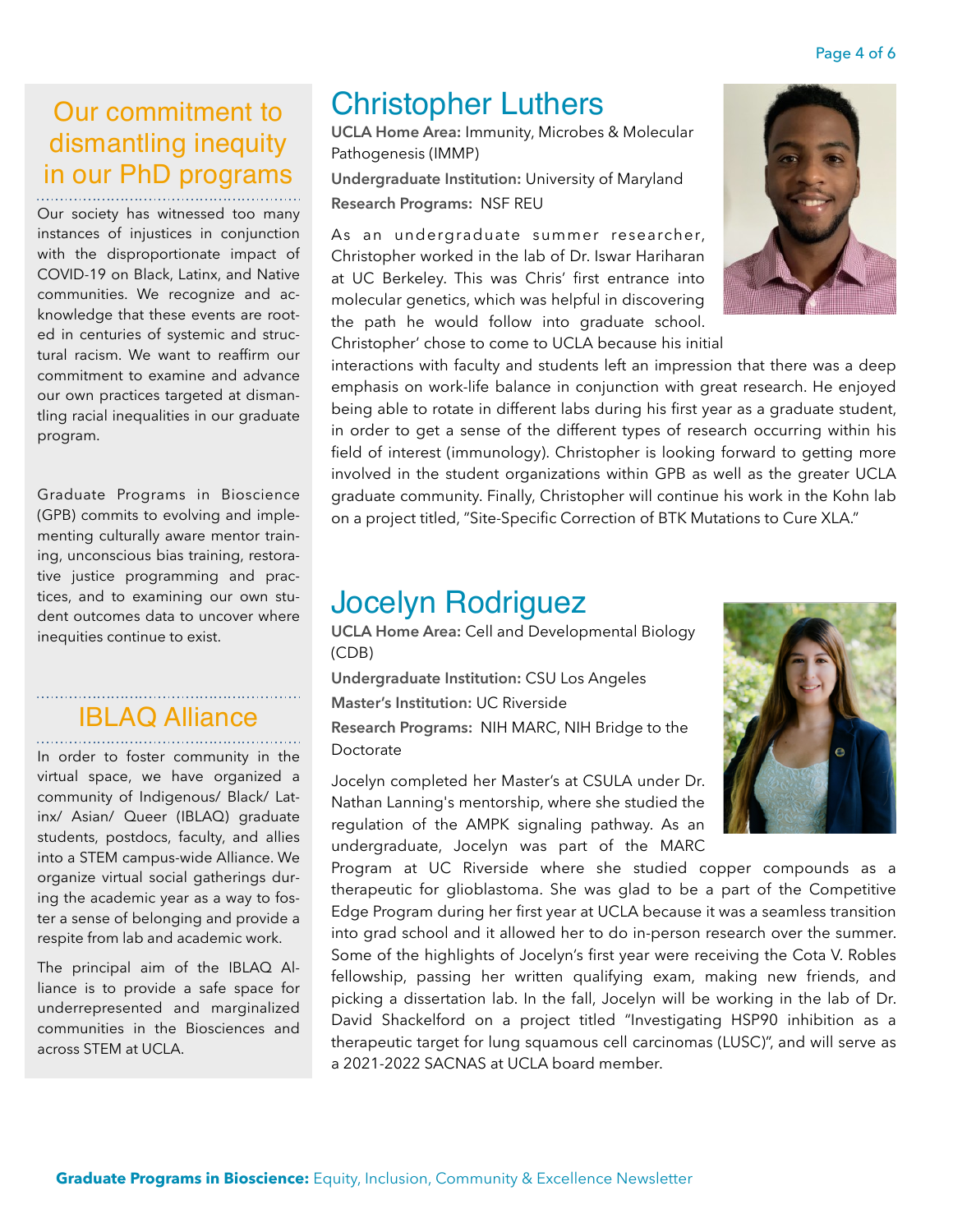

# Shantée Ayala Rosario

**UCLA Home Area:** Molecular, Cellular, & Integrative Physiology (MCIP) **Undergraduate Institution:** Inter American University of Puerto Rico **Research Program**: Bridge to the Doctorate, UCLA BRI-SURE

The most impactful research experience for Shantée came from her undergraduate work at the Neuroscience Research

Opportunities to Increase Diversity program at the University of Puerto Rico, Rio Piedras. She worked on a project focused on understanding the neural correlates of approach-avoidance conflict. This experience served as a catalyst for her growth as a scientist and grew her passion for mentorship and outreach. Shantée chose UCLA because of the supportive community, research, resources, and the environment. She first came to UCLA in 2019 for the BRI-SURE summer program, where she met many people whom are now part of her support system. In addition to finding her research home and mentoring an undergrad through the GUM (Graduate-Undergraduate Mentorship) program, Shantée loves experiencing LA and building friendships with her classmates. In the Fall, she looks forward to working in Dr. Gina Poe's lab on a project titled, "Locus coeruleusnorepinephrine role in a rat model of PTSD."

## Fee Waivers

- Waivers of the application fee are available for applicants who a) participate(d) in eligible research programs or b) demonstrate financial need as de[scribed here: https://grad.ucla.edu/ad](https://grad.ucla.edu/admissions/research-requirements/)[missions/research-requirements/](https://grad.ucla.edu/admissions/research-requirements/)
- In the application, on the Plans for Graduate Study page, select one or more of the programs in which you participated and upload a letter from the program director confirming your participation.

# Fellowship Application Support & Incentive Program



## Rachel Scott

**UCLA Home Area:** Molecular, Cellular, & Integrative Physiology (MCIP) **Undergraduate Institution:** UC Los Angeles **Research Programs:** IMSD

As an undergrad, Rachel conducted research in the lab of Dr. Elizabeth Tarling. This experienced helped her learn lab techniques and transferable skills that have aided her success in graduate school. UCLA's MCIP program seemed to be the most supporting

and compatible fit for her research interests. She noted, "it truly seemed like they cared about our success as graduate students." Rachel found talking to senior graduate students in her rotation labs and program most helpful during the first year. She is very excited to work in the Correa lab and focus on her research project titled, "Understanding how the Tuberal Nucleus of the Hypothalamus Integrates Metabolic and Reproductive Signals to Modulate Feeding Behavior."

Writing workshops, faculty writing coaches, and a library of successful proposals are some of the support services available to bioscience students. About 20% of students hold prestigious individual meritbased fellowships each year from programs such as the NIH National Research Service Award, the NSF Graduate Research Fellowship and the HHMI Gilliam Fellowship. As an incentive to encourage students to seek extramural fellowships, GPB offers an annual \$3000 stipend bonus to Ph.D. students who have successfully competed for these prestigious awards.